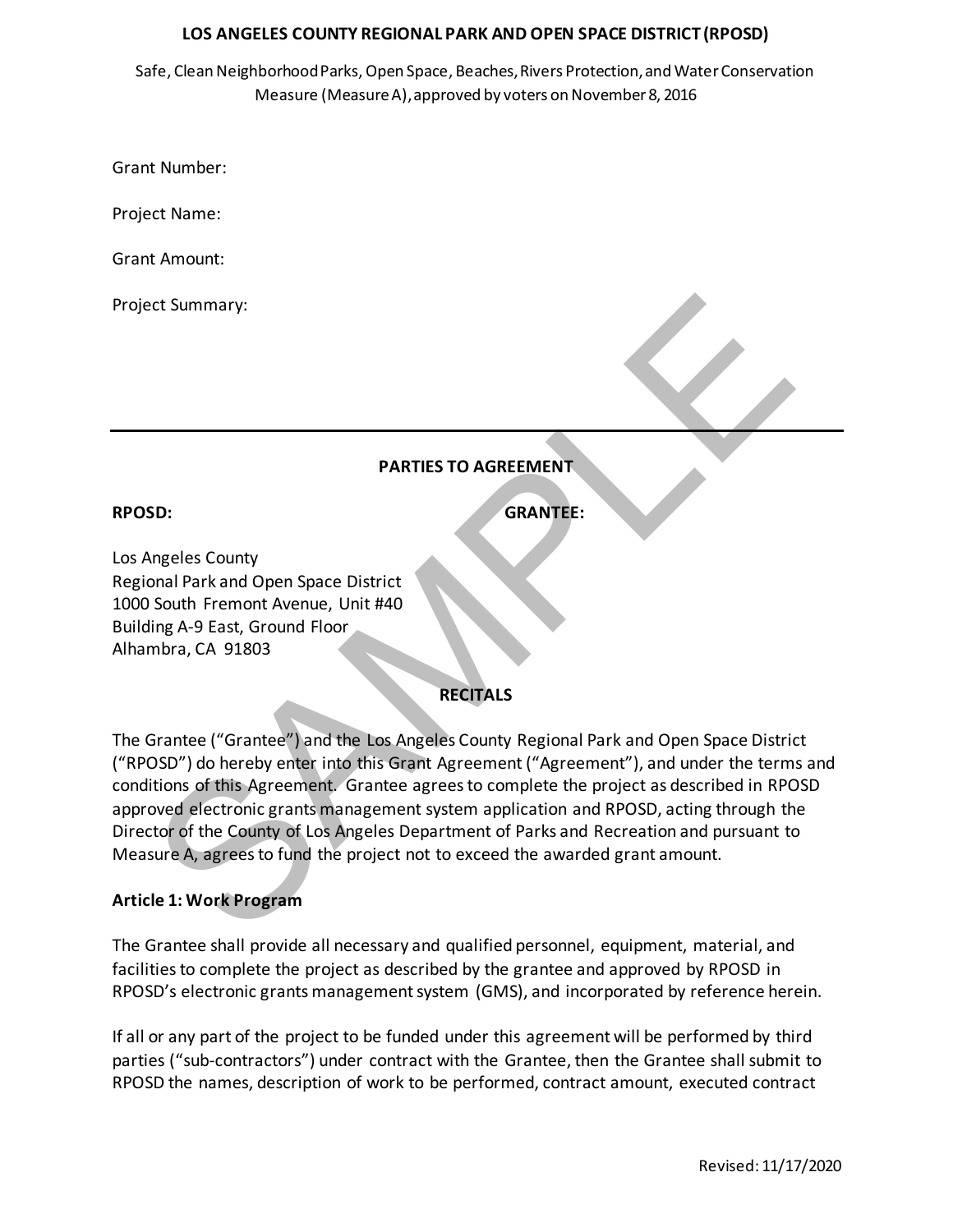Safe, Clean Neighborhood Parks, Open Space, Beaches, Rivers Protection, and Water Conservation Measure (Measure A), approved by voters on November 8, 2016

agreement and certificate of insurance of all sub-contractors that the Grantee contracts with for this grant.

**GRA** The work program provided by the grantee in RPOSD's electronic grants management system for this grant shall have the same effect as if included in the text of this agreement. However, the work program maybe negotiated and modified upon the Grantee's submission of a modified work program and RPOSD's approval. If this agreement and the work program are inconsistent, then the terms of this agreement shall control. The Grantee shall carryout the project in accordance with the approved work program, asit may be amended in accordance with the terms of this agreement.

## **Article 2: Term of Agreement**

This agreement shall take effect when approved to form and signed by the County Counsel of the County of Los Angeles and an authorized representative of both parties. The term of the Grant begins when this Agreement is fully executed ("Effective Date") to the Grant Closeout date, as specified in RPOSD's grants management system ("GMS").

## **Article 3: Project Timeline**

The period of time starting on the date of agreement execution and ending on the grant closeout date. Project costs must be incurred within the Project Timeline to be eligible for reimbursement.

# **Article 4: Electronic Signature**

nistient, then the terms of this agreement shall control. The Grantee shall carry out the thet in accordance with the approved work program, as it may be amended in accordance with the approved to the proved work program, The Electronic Signatures in Global and National Commerce (ESIGN) Act is a federal law passed in 2000. The Grantee and RPOSD agree that this Grant Agreement may be electronically signed. The parties agree that the electronic signatures appearing on this agreement are the same as handwritten signatures for the purposes of validity, enforceability, and admissibility. If Grantee elects to opt-out of signing the grant agreement electronically, the Grantee must inform RPOSD prior to grant agreement execution.

# **Article 5: Compensation**

Upon full execution of this Agreement, Grant funds will be disbursed according to the Project Budget in RPOSD grants management system, subject to the provisions of this Agreement. Grantee will use the Grant solely for the purposes described in this Agreement and detailed in RPOSD's approved electronic GMS application. Grantee will return to RPOSD any funds not expended or committed for the purposes of the Grant within the Project Timeline. Grantee understands that the Grant is not a gift and agrees that RPOSD is granting funds for Grantee to pursue the work outlined in the Work Program.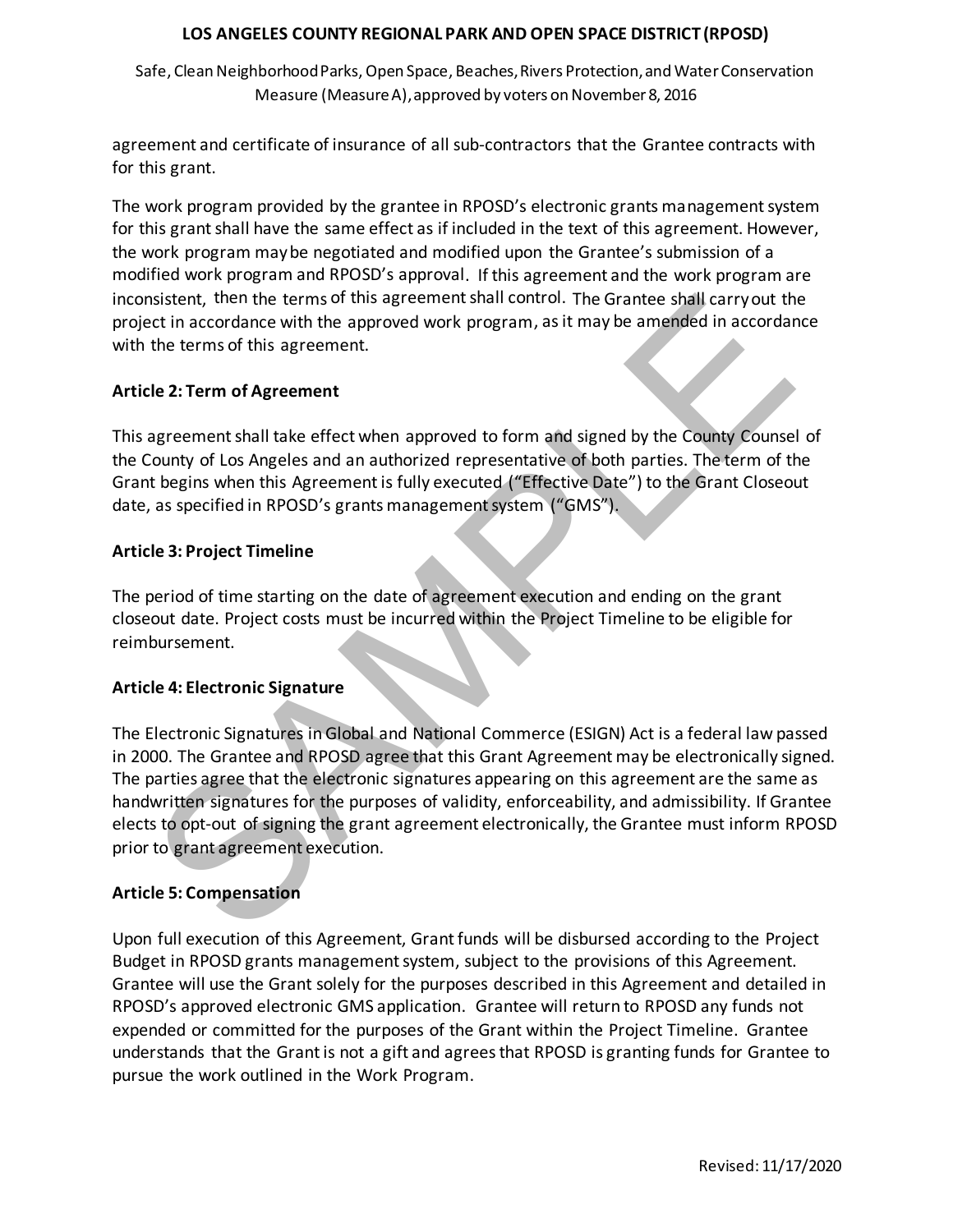Safe, Clean Neighborhood Parks, Open Space, Beaches, Rivers Protection, and Water Conservation Measure (Measure A), approved by voters on November 8, 2016

## **Article 6: Overhead or Indirect Costs**

refer to the Grant Administration Manual for additional requirements to bill for overhead or Grantee must receive approval from RPOSD prior to billing for overhead or indirect costs. Please indirect costs.

## **Article 7: Expenditure of Funds and Allocation of Funds Between Budget Items**

iotal grant amount of this agreement may not be increased except by written amend<br>is agreement. The Grantee shall exped funds consistent with the approved grant bu<br>revisions to the budget that shifts funds from approved bu The total grant amount of this agreement may not be increased except by written amendment to this agreement. The Grantee shall expend funds consistent with the approved grant budget. Any revisions to the budget that shifts funds from approved budget items into a different category, must be identified in a revised budget within RPOSD's grants management system and approved in advance by RPOSD. RPOSD may withhold payment for items which exceed the amount allocated in the project budget which have not received the approval required above. Any increase in the funding for any budgeted item shall mean a decrease in the funding for one or more other budgeted items unless there is a written amendment to this agreement to award additional funds to this grant.

## **Article 8: Project Costs and Reimbursements**

RPOSD shall reimburse to the Grantee, in accordance with the approved project budget, a total amount not to exceed the amount of this grant, as follows:

RPOSD shall reimburse funds for costs incurred to date, up to 90% of the grant amount, upon the Grantee's satisfactory progress under the approved work program and upon submission of an electronic claim form, which shall be submitted no more frequently than monthly. RPOSD shall disburse the final ten percent held in retention, upon the Grantee's satisfactory completion of the project, submission of required documentation and upon RPOSD's acceptance of the project. Project costs must be incurred within the Project Timeline to be eligible for reimbursement.

The Grantee shall request reimbursements by submitting a claim to RPOSD through the electronic grants management system and address all forms and requirements of the claim process. Hourly rates billed to RPOSD and specified in the approved work program budget shall be equal to the actual compensation paid by Grantee to employees, which may include employee benefits. The form shall also indicate cumulative expenditures to date and expenditures during the reporting period.

An authorized representative of the Grantee shall sign the claim. Each claim form shall be accompanied by: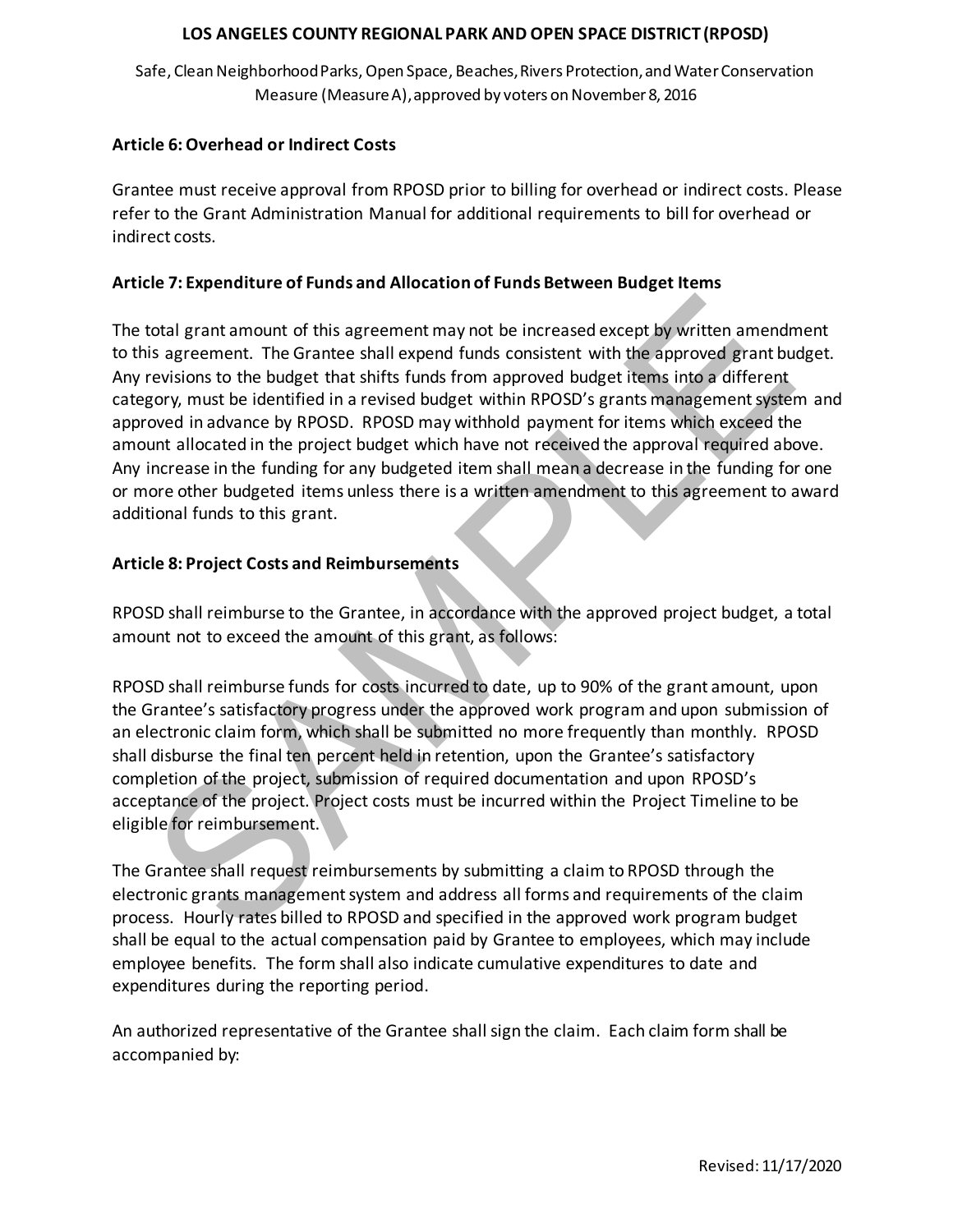Safe, Clean Neighborhood Parks, Open Space, Beaches, Rivers Protection, and Water Conservation Measure (Measure A), approved by voters on November 8, 2016

- 1. All receipts and any other source documents for direct expenditures and costs that the Grantee hasincurred.
- **GRA** 2. Invoices from contractors that the Grantee engaged to complete any portion of the work funded under this agreement and any receipts and any other source documents for costs incurred and expenditures by any such contractor, unless RPOSD makes a specific exemption in writing.
- supporting progress report summarizing the current status of the work and comparine<br>
e status required by the work program (budget, timeline, tasks, etc.), including writted<br>
bstantiation of completion of the protion of th 3. A supporting progress report summarizing the current status of the work and comparing it to the status required by the work program (budget, timeline, tasks, etc.), including written substantiation of completion of the portion of the project for which the Grantee is requesting reimbursement, as requested by RPOSD.

The Grantee's failure to submit a signed payment request form, including attachment of supporting documents, will relieve RPOSD of its obligation to reimburse funds to the Grantee unless and until the Grantee corrects all deficiencies.

## **Article 9: Advancing of Funds**

The Grantee may request an advance of grant funds for an amount equaling up to 20% of the grant amount. Please refer to the Grant Administration Manual for eligibility and qualification requirements to receive advances.

Grantee shall submit proof of expenditures using advanced funds as requested by RPOSD. Any unused portion of the advanced funding must be returned to RPOSD within 30 days of the completion of the grant.

## **Article 10: Project Completion**

The Grantee shall complete the project by the Project Completion date provided in the grants management system. Upon completion of the project and before the Grant Closeout date, the Grantee shall supply RPOSD with evidence of completion by submitting:

- 1. All Deliverables specified in the work program for the project, each in a format or formats (for example, paper, digital, photographic) approved by RPOSD.
- 2. Electronic submission of final payment request.

Within thirty days of the Grantee's submission of the above, RPOSD shall determine whether the Grantee has satisfactorily completed the project. If so, RPOSD shall issue to the Grantee a letter of acceptance of the project and pay to the Grantee any unpaid portion of the grant funds that have been retained in accordance with this agreement. The project shall be deemed complete as of the date of the letter.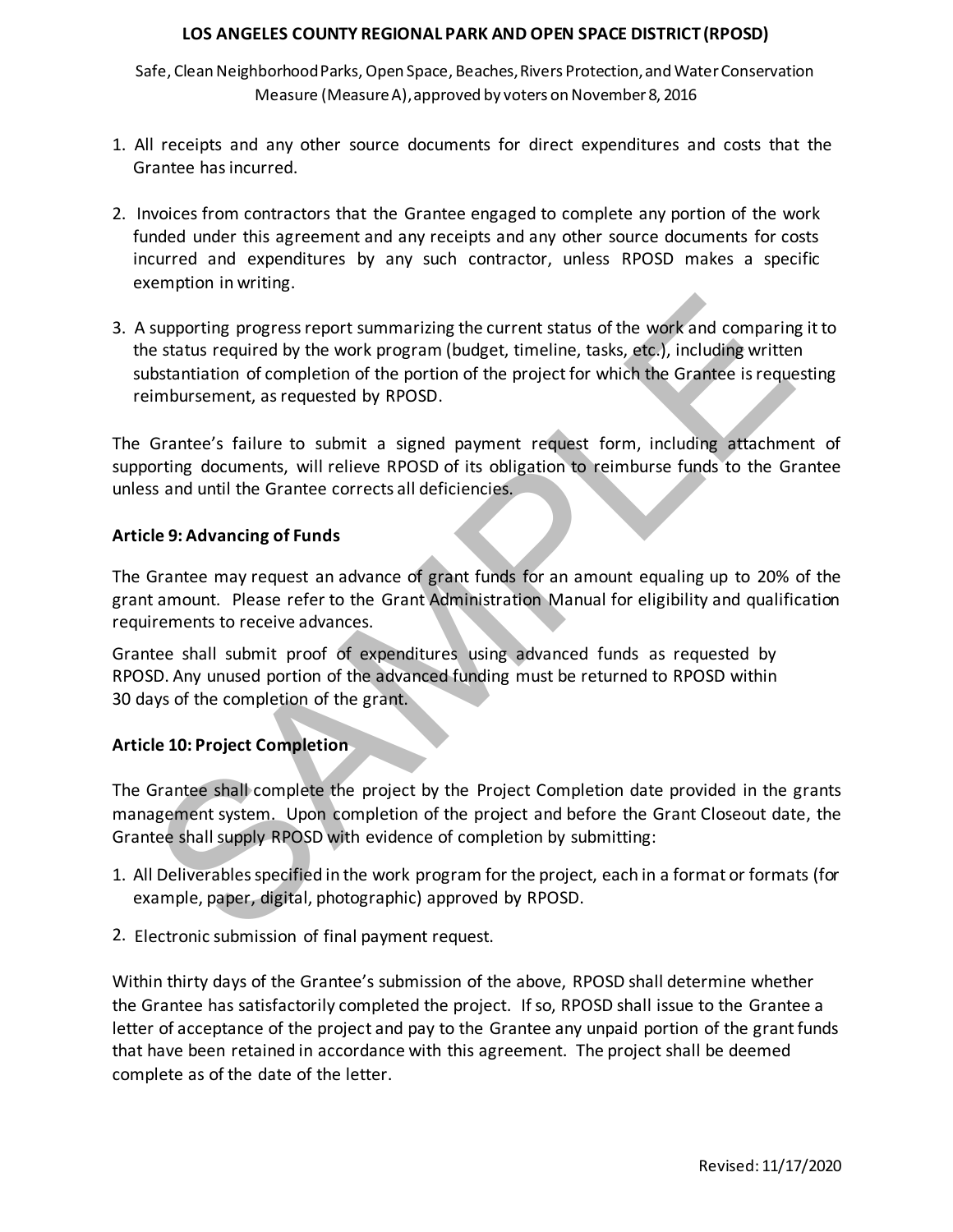Safe, Clean Neighborhood Parks, Open Space, Beaches, Rivers Protection, and Water Conservation Measure (Measure A), approved by voters on November 8, 2016

## **Article 11: Early Termination, Suspension, and Failure to Perform**

reason by providing the other party with written notice seven days prior to the project Before the project has commenced, either party may terminate this agreement for any start date.

on by providing the Grantee with (30) thirty-day notice in writing. In either case, the<br>tee shall immediately stop work under the agreement and take all reasonable measure<br>event further costs to RPOSD. RPOSD shall be respe Before the project is complete, RPOSD may terminate or suspend this agreement for any reason by providing the Grantee with (30) thirty-day notice in writing. In either case, the Grantee shall immediately stop work under the agreement and take all reasonable measures to prevent further costs to RPOSD. RPOSD shall be responsible for any reasonable and noncancelable obligations incurred by the Grantee in the performance of this agreement prior to the date of the notice to terminate or suspend, but only up to the undisbursed balance of funding authorized in this agreement. Any notice suspending work under this agreement shall remain in effect until further written notice from RPOSD authorizes work to resume.

Before the project is complete, the Grantee may terminate this agreement for any reason by providing RPOSD with a thirty (30) day notice in writing and repayment to RPOSD of all amounts disbursed by RPOSD under this agreement. RPOSD may, at its sole discretion, consider extenuating circumstances and allow early termination without repayment for work partially completed.

On or before the date of termination of the agreement under this section, whether terminated by the Grantee or RPOSD, the Grantee shall provide RPOSD with all work, material, data, information, and written, graphic or other work produced, developed or acquired that was to be delivered under this agreement (whether completed or partial), in appropriate, readilyuseable form.

The parties expressly agree to waive, release and relinquish the recovery of any consequential damages that may arise out of the termination or suspension of this agreement under this section.

The Grantee shall include in any agreement with any contractor retained for work under this agreement a provision that entitles the Grantee to suspend or terminate the agreement with the contractor for any reason on written notice and on the same terms and conditions specified in this section.

## **Article 12: Severability**

If any provision of this agreement is found or deemed by a court of competent jurisdiction to be invalid or unenforceable, it shall be considered severable from the remainder of the agreement and shall not cause the remainder to be invalid or unenforceable.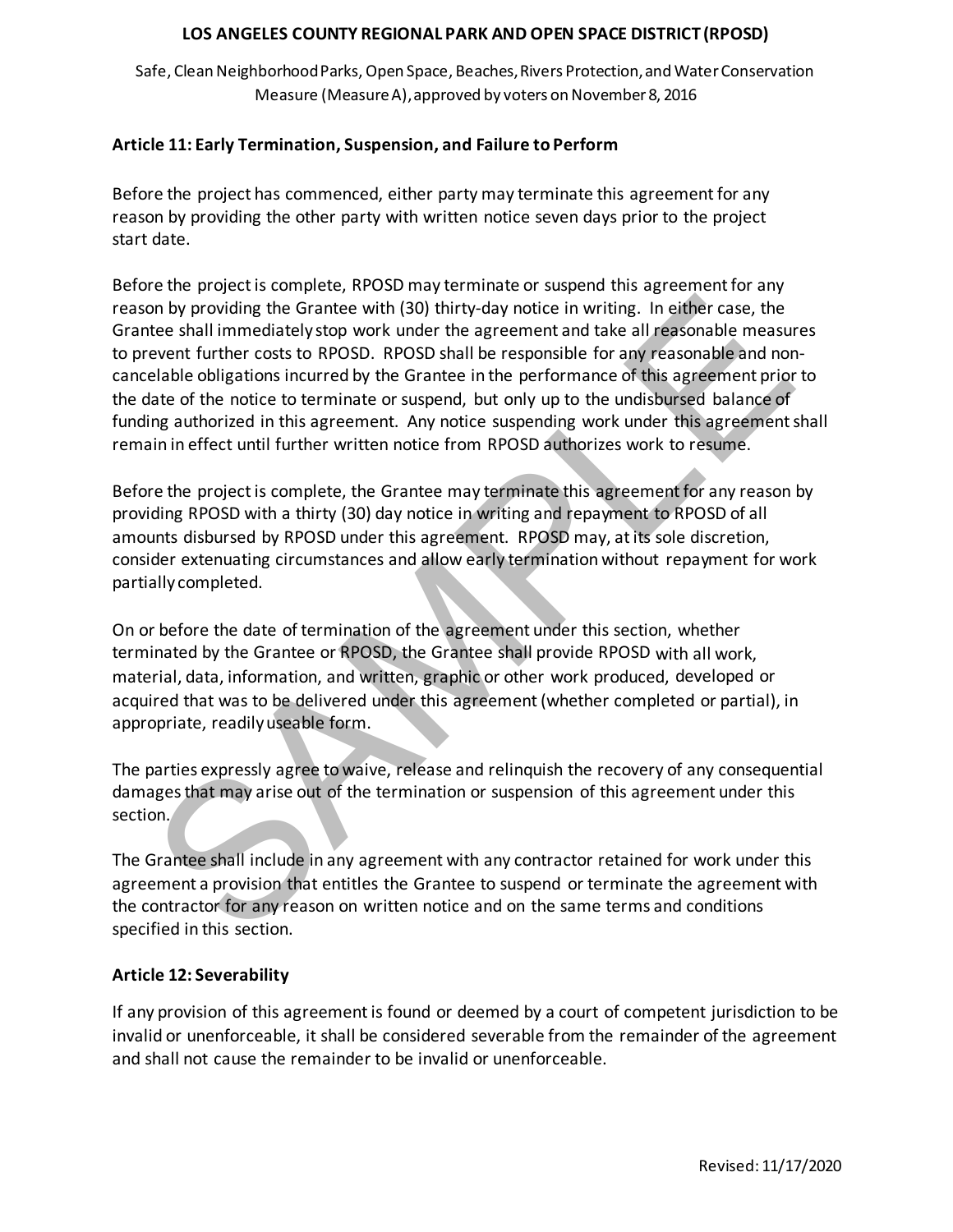Safe, Clean Neighborhood Parks, Open Space, Beaches, Rivers Protection, and Water Conservation Measure (Measure A), approved by voters on November 8, 2016

In such event, the parties shall reform this Agreement to replace such stricken provision with a valid and enforceable provision which comes as close as possible to expressing the intention of the stricken provision.

## **Article 13: Copyright and Work Products**

Grantee has the right to Copyright protect original works developed under this Grant. All such copyrighted works will be in the name of the Grantee or its sub-contractor. Grantee grants to RPOSD an irrevocable and royalty-free right and license to use, reproduce, prepare derivative works, distribute copies, and perform and display publicly any copyrighted material developed and/or delivered under this Grant.

## **Article 14: Liability Insurance**

Influence wors will be in the laime of the cannel of the Grantee of the Source Constantine in the Cannel Constantine and the Constantine and the Constantine of the Constantine of the Constantine and the Constantine of the Prior to starting any Work, Grantee, Contractor(s) and subcontractors shall (a) secure and continuously carry insurance meeting the requirements set forth and acknowledged in RPOSD's electronic GMS application for this grant, and (b) provide RPOSD with evidence of such insurance. Grantee agrees to promptly provide evidence of insurance required under this Section at any time during the term of the Agreement upon request by RPOSD or a third party engaged by RPOSD to manage and administer the insurance requirements under this Section. Grantee also agrees to require its primary sub-contractors to adhere to these insurance requirements.

## **Article 15: Indemnification and Hold Harmless**

Grantee shall indemnify, defend and hold RPOSD harmless from and against any and all liability to any third party for or from loss, damage or injury to persons or property in any manner arising out of, or incident to, the performance of this Agreement or the planning, arranging, implementing, sponsoring or conducting of the Project or any other operation, maintenance or activity by the Grantee. Grantee agrees to defend and indemnify RPOSD from all costs and expenses, including attorney's fees, in any action or liability arising under this Agreement or the planning, arranging, implementing, sponsoring or conducting of the Project or any other operation, maintenance or activity by the Grantee.

RPOSD shall have no liability for any debts, liabilities, deficits or cost overruns of the Grantee.

Grantee and RPOSD agree that the liability of RPOSD hereunder shall be limited to the payment of the funds pursuant to the terms and conditions of this Agreement. Any contracts entered into, or other obligations or liabilities incurred by, the Grantee in connection with the Project or otherwise relating to this Agreement shall be the sole responsibility of the Grantee, and RPOSD shall have no obligation or liability whatsoever thereunder or with respect thereto.

The obligations in this "Indemnification and Hold Harmless" section shall survive termination of this agreement.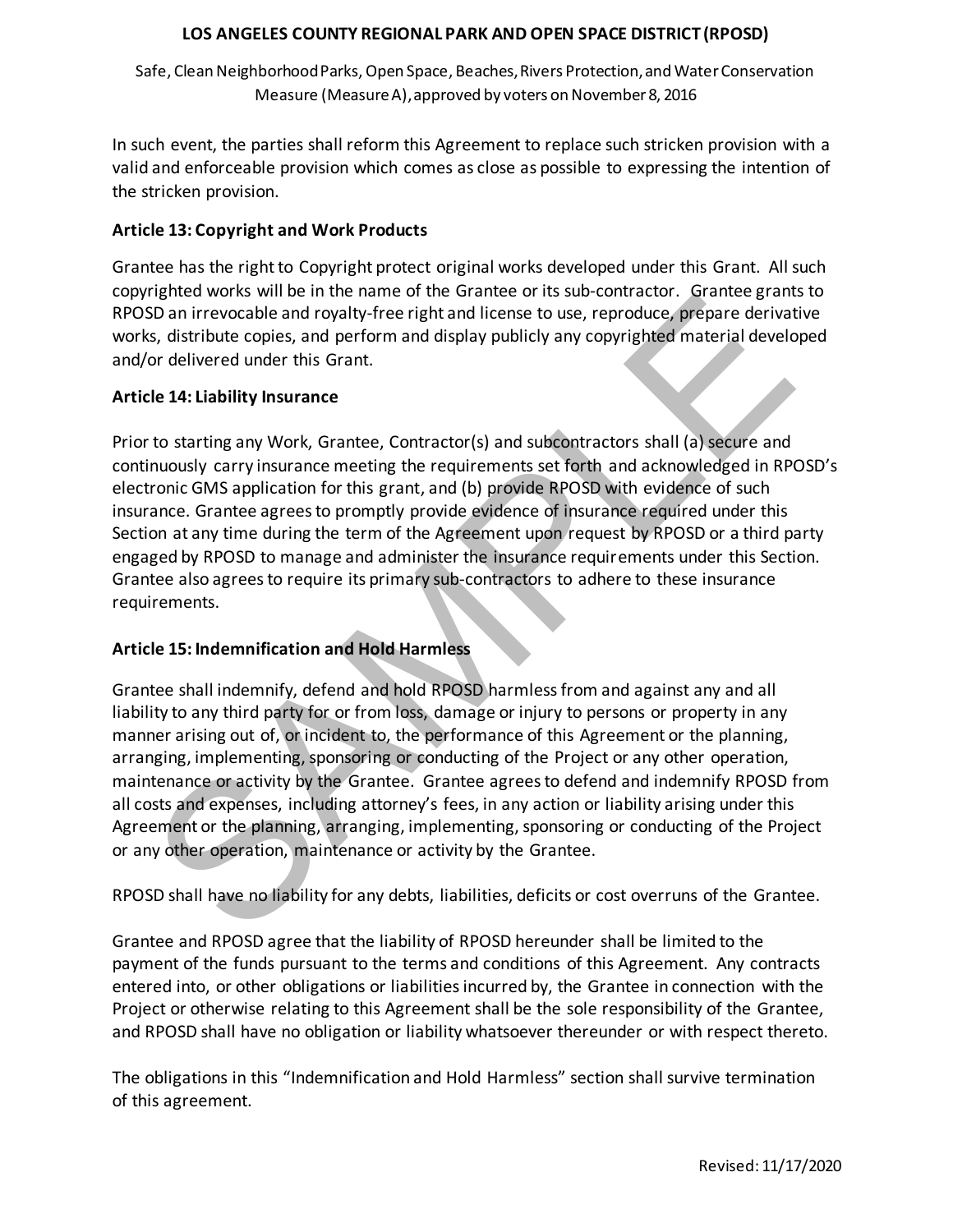Safe, Clean Neighborhood Parks, Open Space, Beaches, Rivers Protection, and Water Conservation Measure (Measure A), approved by voters on November 8, 2016

## **Article 16: Amendments**

As provided herein, no amendment (including without limitation, deletions) of any of the terms or conditions of the Agreement will be effective unless provided in writing signed by all parties. It is the responsibility of the Grantee to ensure that any person who signs an amendment on its behalf is duly authorized to do so, and such signature shall be binding to RPOSD. No oral understanding or agreement not incorporated in this agreement shall be binding on any of the parties.

## **Article 17: Compliance with Laws**

Grantee shall at all times comply with all applicable federal, state and local laws, statutes, rules, regulations and ordinances. This Agreement is governed by the laws of the State of California, and the parties agree that the enforcement of the Agreement, and the resolution of any disputes arising out of or related to the subject matter of the Agreement, shall be resolved by arbitration conducted by a private arbitration service under the laws of the State of California.

## **Article 18: Notices**

rstanding or agreement not incorporated in this agreement shall be binding on any of<br>es.<br>Le 17: Compliance with Laws<br>tee shall at all times comply with all applicable federal, state and local laws, statutes,<br>lations and or All notices permitted or required to be given under this Agreement shall be in writing and shall be deemed given: (i) if entered and/or uploaded to RPOSD's electronic GMS system; (ii) if delivered by courier, on receipt by the intended recipient or on the date of delivery (as confirmed by, if delivered by courier, the records of such courier); (iii) if mailed, on the date of delivery as shown by the return receipt; (iv) if by email, on the date officially recorded as delivered, according to return receipt or other record of delivery. Notices shall be addressed to the RPOSD Grants Officer assigned to this grant in the grants management system.

## **Article 19: Audits, Accounting, Records**

Grantee agrees to maintain satisfactory financial accounts, documents and records for the Project and to make them available to RPOSD for auditing at reasonable times. Grantee also agrees to retain such financial accounts, documents and records for five (5) years following Project termination or completion.

Grantee and RPOSD agree that during regular office hours, each of the parties hereto and their duly authorized representatives shall have the right to inspect and make copies of any books, records or reports of the other party pertaining to this Agreement or matters related thereto. Grantee agrees to maintain, and make available for RPOSD inspection, accurate records of all its costs, reimbursements and receipts with respect to its activities under this Agreement. Grantee agrees to use an accounting system that complies with generally accepted accounting principles.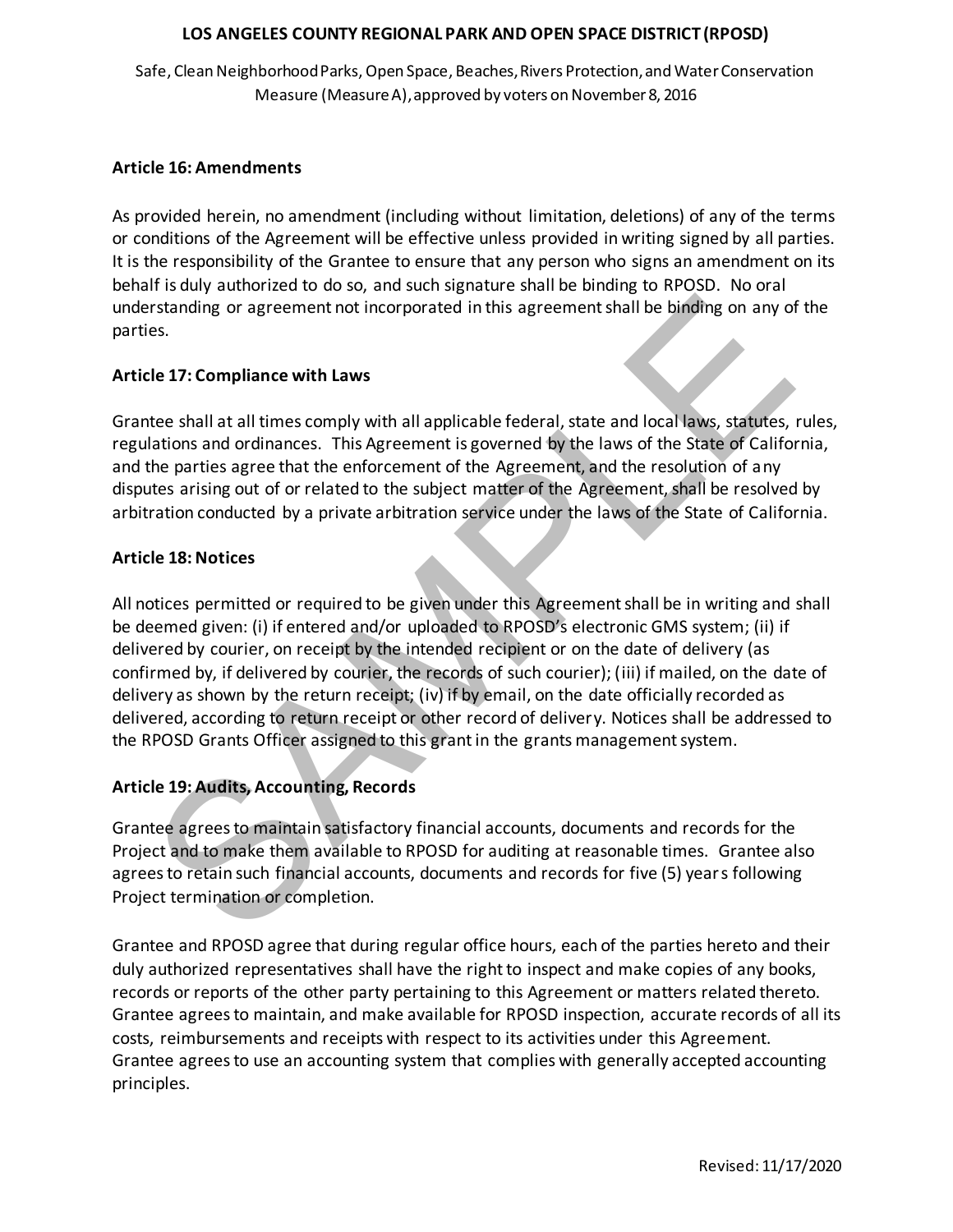Safe, Clean Neighborhood Parks, Open Space, Beaches, Rivers Protection, and Water Conservation Measure (Measure A), approved by voters on November 8, 2016

expenditures that Grantee has submitted to the District for reimbursement under the terms of At any time during the term of this Agreement or at any time within five years after the expiration or prior termination of this Agreement, authorized representatives of RPOSD may conduct an audit of Grantee for the purpose of verifying appropriateness and validity of this Agreement. If said audit reveals expenditures that cannot be verified or that were paid in violation of the terms of this Agreement, the Measure or the Measure A Grants Administration Manual, RPOSD may, at its discretion, reduce the grant amount by an amount equal to these expenditures.

nditures.<br>
tee, within thirty (30) days of notification that an audit has resulted in the exception on<br>
the sample the audit findings in writing to RPOSD and provide RPOSD with<br>
trids and/or documentation to support the ex Grantee, within thirty (30) days of notification that an audit has resulted in the exception of expenditures, may dispute the audit findings in writing to RPOSD and provide RPOSD with records and/or documentation to support the expenditure claims. RPOSD shall review this documentation and make a final determination as to the validity of the expenditures. If Grantee has received all grant monies prior to the audit, or if remaining grant monies are insufficient, and if said audit reveals expenditures that cannot be verified or that were paid in violation of the terms of this Agreement, the Measure or the Measure A Grants Administration Manual, Grantee shall pay RPOSD an amount equal to these expenditures within sixty (60) days after receiving written notification of the expenditures disallowed and the reason for the disallowance.

Notwithstanding Government Code Section 907, in the event that Grantee fails to repay RPOSD in full for the amount of excepted expenditures, RPOSD may offset an amount equal to the excepted expenditures from any monies that may be due to Grantee under the terms and conditions of Measure A. Through the execution of this Agreement, Grantee waives its rights under Government Code Section 907.

# **Article 20: Computer Software**

The Grantee certifies that it has instituted and will employ systems and controls appropriate to ensure that, in the performance of this agreement, RPOSD funds will not be used for the acquisition, operation or maintenance of computer software in violation of copyright laws.

# **Article 21: Nondiscrimination**

During the performance of this agreement, the Grantee shall not discriminate against any person on the basis of race, color, sex, sexual orientation, age, religious belief, national origin, marital status, physical or mental handicap, medical condition, or place of residence.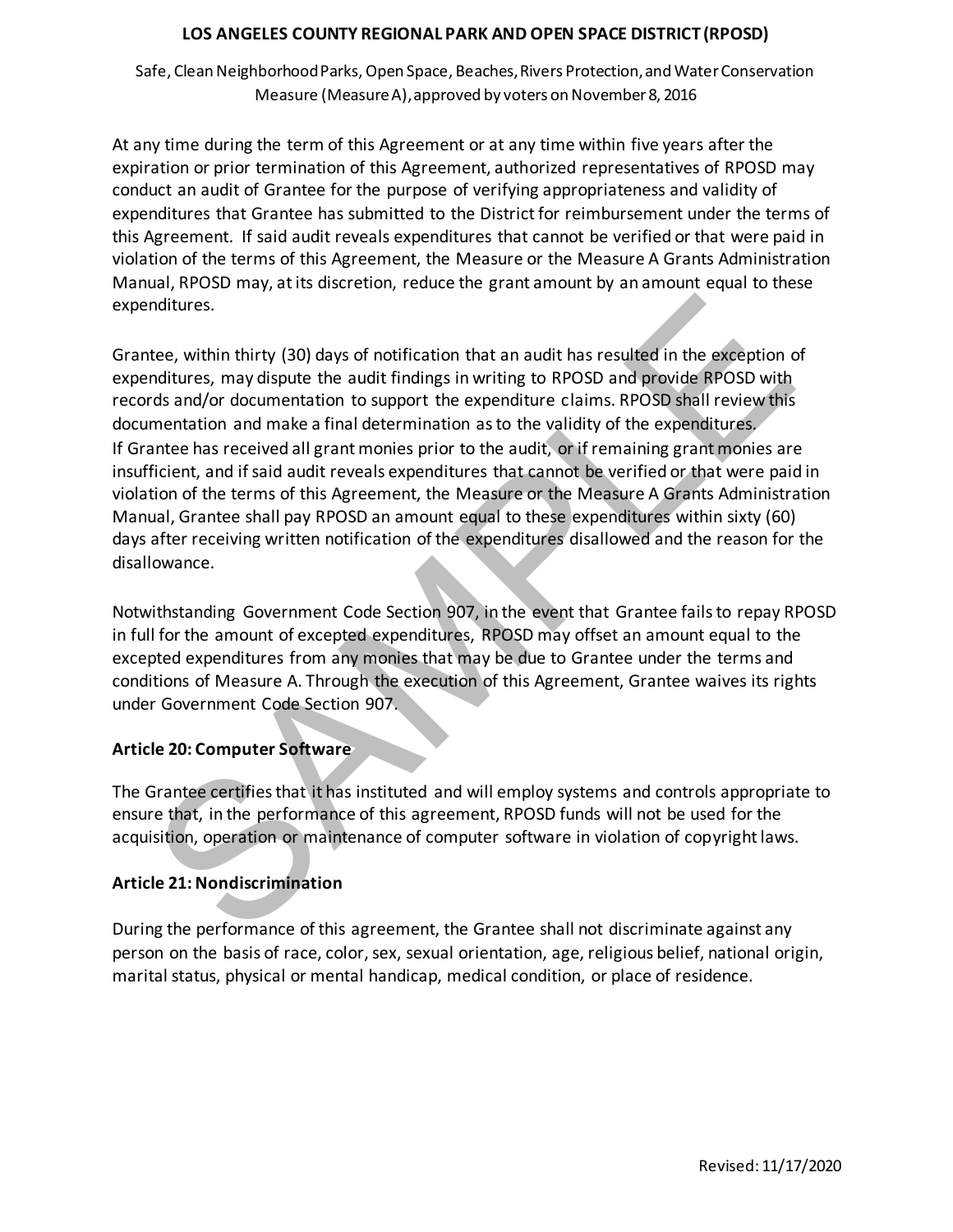Safe, Clean Neighborhood Parks, Open Space, Beaches, Rivers Protection, and Water Conservation Measure (Measure A), approved by voters on November 8, 2016

## **Article 22: Independent Capacity**

agreement, shall act in an independent capacity and not as officers or employees or agents of The Grantee, and the agents and employees of the Grantee, in the performance of this RPOSD.

#### **Article 23: Assignment**

Without the written consent of RPOSD, this agreement is not assignable by the Grantee in whole or in part.

## **Article 24: Good Standing**

A Grantee is in RPOSD Good Standing when the Grantee is in compliance with all requirements stated in the Grant Agreement, guidelines, policies, and procedures of RPOSD for Measure A. Good Standing is required of Grantees to receive any grant funds and processing of claimsfrom RPOSD.

## **Article 25: Community Engagement**

out the written consent of RPOSD, this agreement is not assignable by the Grantee in<br>
e or in part.<br>
Le 24: Good Standing<br>
antee is in RPOSD Good Standing<br>
antee is in RPOSD Good Standing<br>
standing is required of Grantees The Grantee must conduct community outreach and engagement that meets the minimum requirements, as defined in the Grant Administration Manual, with the intent to ensure that communities throughout Los Angeles County are aware of and can help determine spending priorities for their projects and to facilitate a transparent process by which agencies report use of Measure A funds.

## **Article 26: Timeliness**

Time is of the essence in this agreement.